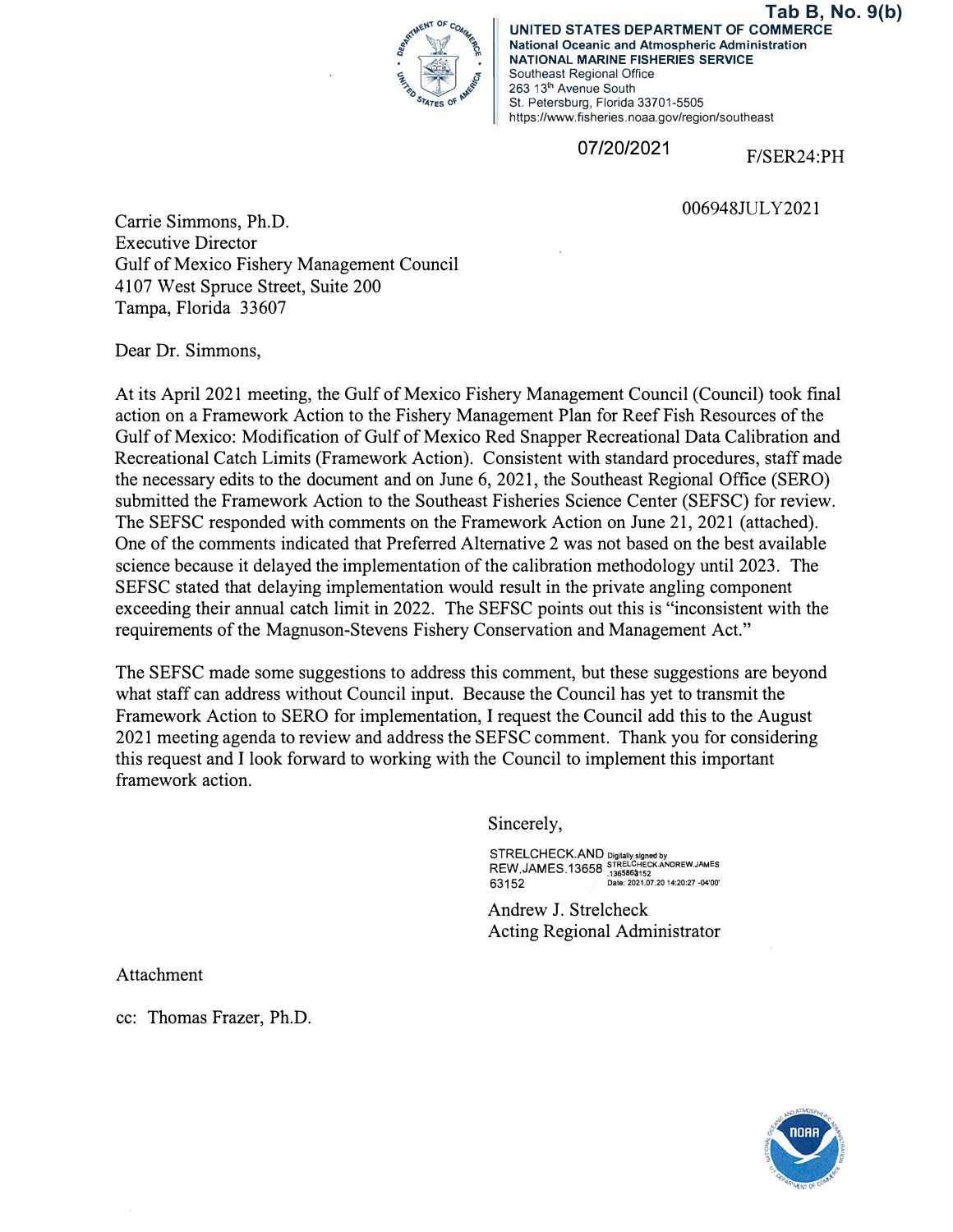

UNITED STATES DEPARTMENT OF COMMERCE **National Oceanic and Atmospheric Administration** National Marine Fisheries Service Southeast Fisheries Science Center 75 Virginia Beach Drive Miami, Florida 33149 U.S.A.

(305) 361-4200 Fax: (305) 361-4499

June 21, 2021

| <b>MEMORANDUM TO:</b> | <b>Andrew Strelcheck</b><br>Acting Regional Administrator, Southeast Regional Office                                                                                                                                                                                     |                        |                                       |
|-----------------------|--------------------------------------------------------------------------------------------------------------------------------------------------------------------------------------------------------------------------------------------------------------------------|------------------------|---------------------------------------|
| <b>FROM:</b>          | Clay Porch<br>Director, Southeast Fisheries Science Center                                                                                                                                                                                                               | Lisa Desfosse Desfosse | Digitally signed by Lisa<br>$-05'00'$ |
| <b>SUBJECT:</b>       | Request for Expedited Review of a Framework Action to the Fishery<br>Management Plan for Reef Fish Resources of the Gulf of Mexico:<br>Modification of Gulf of Mexico Red Snapper Recreational Data<br>Calibration and Recreational Catch Limits (Calibration Framework) |                        |                                       |

The SEFSC has reviewed the Framework Action to the Fishery Management Plan for Reef Fish Resources of the Gulf of Mexico: Modification of Gulf of Mexico Red Snapper Recreational Data Calibration and Recreational Catch Limits and provides the following comments:

**Comment 1:** Alternative 1 should be explicitly identified as a non-viable option in the same way that alternative 5 has been. As shown in Table 2.1.5 and written in numerous places, both alternatives 1 and 5 are expected to result in the private angling sector continuing to exceed the total ACL indefinitely.

In the discussion of alternative 1 add the underlined to the following sentence:

"This is inconsistent with the requirements of the Magnuson-Stevens Fishery Conservation and Management Act and is therefore not a viable option for management."

**Comment 2.** The decision to defer the effective start date for preferred alternative 2 to 1/1/2023, when it could be in place for 2022, is not based on best available science. All other alternatives presented in the framework action can be implemented by 2022 and no definitive justification for the separate treatment of alternative 2 was provided in the discussion of the action. The deferred start date for alternative 2 would, as stated in the document, result in the private sector ACL being exceeded in 2022. This is inconsistent with the requirements of the Magnuson-Stevens Fishery Conservation and Management Act.

The effective date for alternative 2 should be moved to  $1/1/2022$  and all supporting text should be updated to reflect this change.

Or, if the Council cannot agree to action prior to 2023